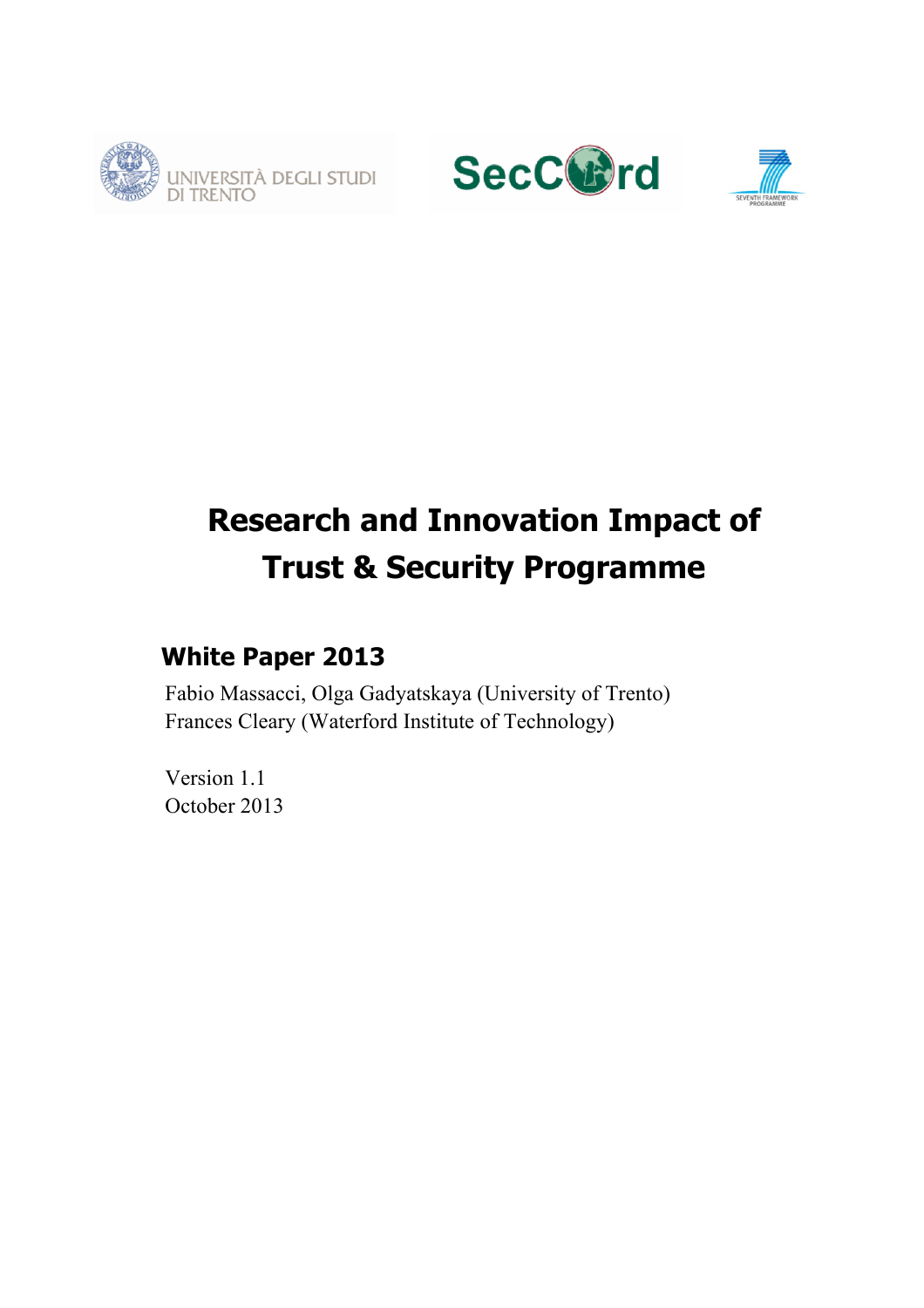# **Executive Summary**

This white paper is a summary of key findings on the emerging issues of the Research and Innovation Yearbook 2013 produced by WP3 of the SecCord project. The aim of the Yearbook is to investigate the R&D projects executed under Trust & Security (T&S) Programme and present the discoveries of the study conducted with the project leaders to key stakeholders.

For this white paper we have identified two emerging issues to be presented in more details: the *NIS Platform initiative* and the *status of the EU ICT security domain* as reported by the interviewed R&D project leaders.

*We would like to thank all project representatives that have participated in our study.*

*This work has been funded by the European Commission under the FP7 SecCord Project Nº 316622 (http://www.seccord.eu).*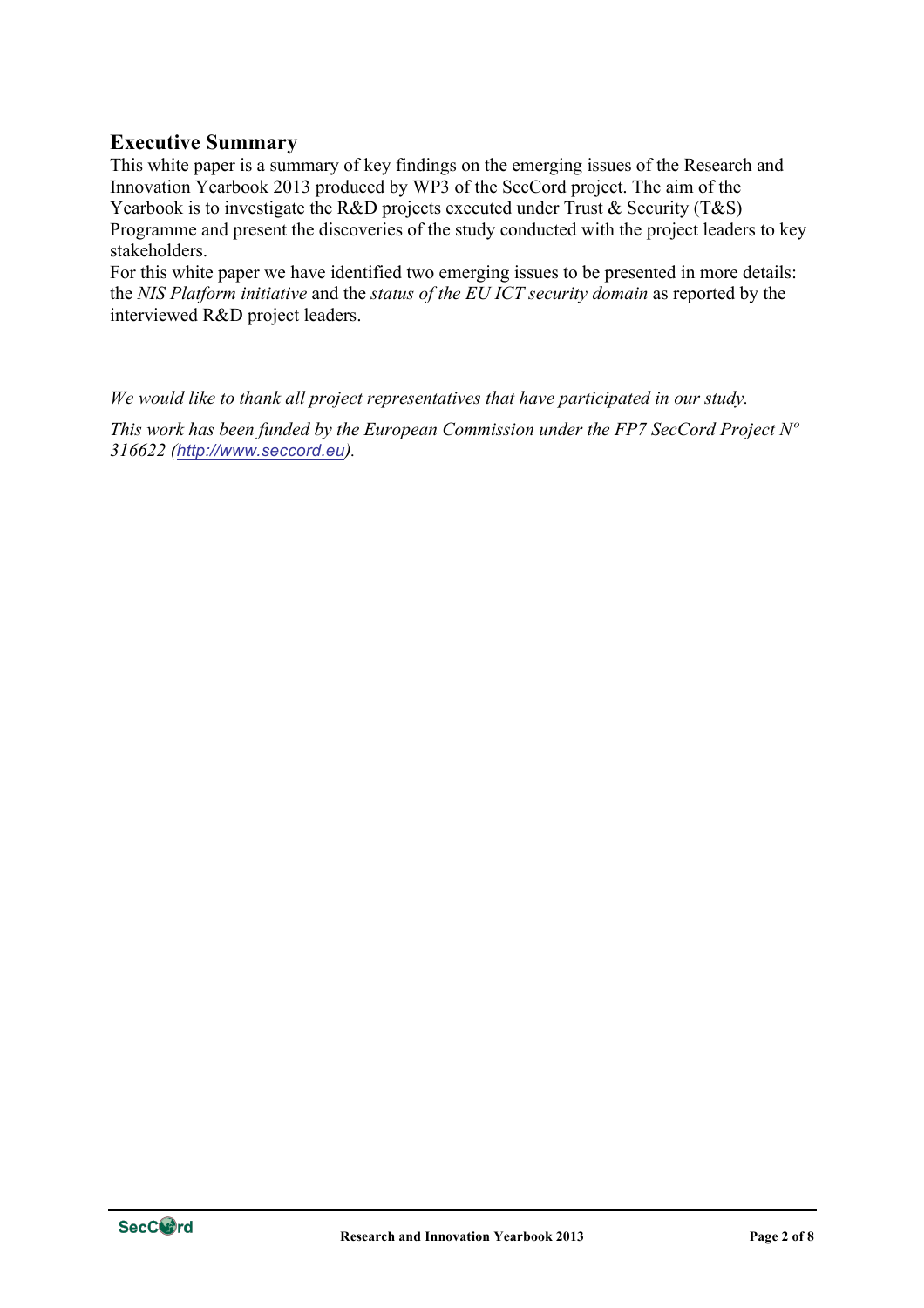## **Key Finding from Trust & Security Programme Analysis Executed in the Yearbook 2013**

The Programmes' goals (as defined in the Work Programmes) were mostly addressed by the selected projects. The only sub-objective of the Work Programmes that was consistently not targeted by the selected projects regards coordination with the national and regional research programmes (of the Member States).

The EU funded T&S research projects are capable of providing expert contributions to the NIS Platform initiative proposed recently by the European Commission. The NIS Platform is an instrument that will work to improve the EU cybersecurity status. In this white paper we list the projects that have gained expertise and developed technologies in the domains currently defined in the NIS Platform:

- risk management and security awareness promotion in organizations;
- threats information exchange across organizations:
- roadmapping for secure ICT research and innovation.

The EU R&D projects produce results that have potential to be utilised in a variety of industry sectors, not only ICT Security: Critical Infrastructures and Emergency Handling; Energy and Utility; Software and IT Services; Healthcare; Telecommunications; Public Administration; Internet Services; and others. Industry players from these domains participate in many of the R&D projects as validation experts and actively seek to identify and adopt delivered technologies with high market potential.

Interviewed project participants actively shared their opinions on the status of the EU ICT Security domain. The interviewees reported their views, highlighting gaps in the industrial acceptance of the technologies delivered by research projects, and suggested addressing it with validation and exploitation-oriented small-scale projects and by putting more efforts into market analysis and technology maturity. Also the skills gap in the EU ICT Security domain was noted, and the lack of security awareness in citizens as well as employees. It is remarkable that the opinions of the project leaders are completely inline with the goals of the NIS Platform and the recent proposal for the new EU Cybersecurity Directive.

*More information on the Trust & Security Programme and the details of our findings can be found in the Research and Innovation Yearbook 2013 of SecCord.*

#### **Addressing the Emerging Challenges of the NIS Platform**

The EU R&D projects have acquired significant expertise in addressing the emerging network and information security issues and have greatly advanced the state of the art in this domain. Moreover, the EU policy makers and coordination bodies (such as the Network and Information Security Platform) can use these results and expertise to gain insights on the technological as well as social, economical and legal challenges in the strategic EU activities. In this section we list the T&S projects whose experience and innovative contributions are the most relevant to the identified security and trust challenges ahead of the NIS Platform (in Table 1).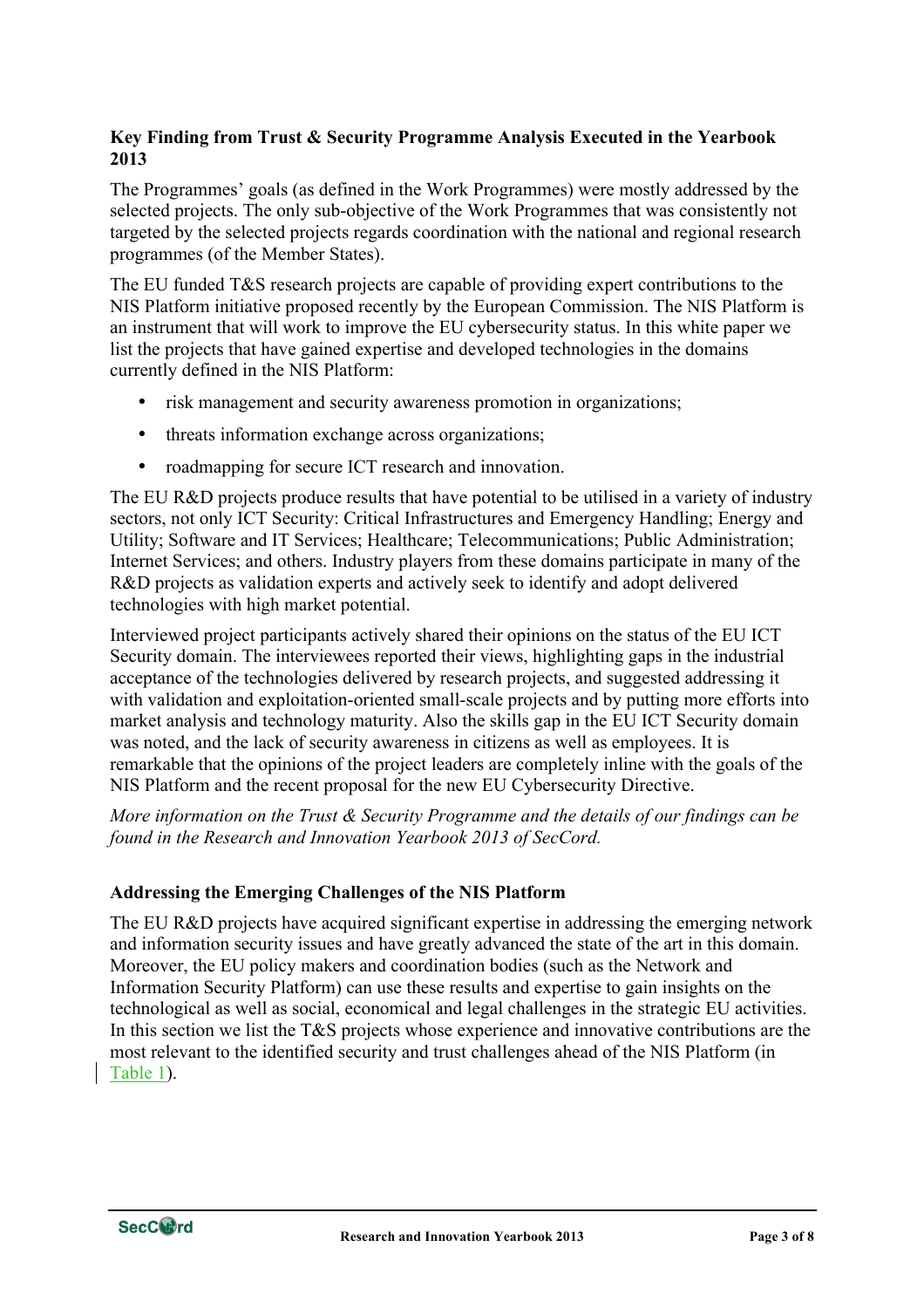The NIS Platform comprises three Working Groups<sup>1</sup>:

- *WG1 Risk Management*: will identify best practices to design, implement and maintain cybersecurity risk management processes throughout an organization. In particular WG1 addresses: *information assurance*; *risk metrics to monitor predict, track and evaluate risk exposure*; and *awareness raising practices* to acquire and disseminate cybersecurity knowledge and skills.
- *WG2 Information Exchange*: will identify best practices to exchange information on cybersecurity incidents of different nature (technology failures, human mistakes, natural events, malicious attacks) and on threats and vulnerabilities. The information exchange shall include steps to *communicate information within and outside an organization* including to businesses, government and technical bodies as well as to the public. In particular WG2 will identify *best practices for incident reporting*, including reporting tools and templates; *incident coordination*, including processes for exchanging information on actual incident to engage in a collaborative actions to handle incidents; and *exchange of information on threats and vulnerabilities* affecting systems. WG2 will also address *metrics, measurements and language for information exchange*.
- WG3 Secure ICT Research and Innovation: will identify *key challenges and corresponding desired outcomes in terms of innovation-focused, applied but also basic research in cybersecurity, privacy and trust*; and propose *new ways to promote truly multidisciplinary research that foster collaboration* among researchers, industry and policy makers. WG3 will serve as a facilitator for the *coordination of and collaboration between research agendas across Europe,* including industry research roadmaps and national research programmes. WG3 will also identify the *elements of a possible European industrial strategy for cybersecurity* and *examine ways to increase the impact and commercial uptake of research results in the area of secure ICT*.

The T&S research projects from Call 1 and Call 5 are over or close to completion; therefore their contribution can consist of already delivered artifacts and expertise gained by the project members. The projects of Call 8 besides providing the artifacts and expertise can also become platforms to execute the relevant actions proposed by the NIS Platform and evangelize recommended practices.

From the T&S research project to NIS Platform mapping, we can see in Table 1 that WG3 can enjoy contributions from the largest share of projects. Also WG1 can receive a rich input from the EU Trust & Security projects. Instead the WG2: Information exchange has fewer projects that have contributed to its goals, most of them from Call 1 and Joint ICT-SEC Call.

Notice that Table 1 lists only the projects that either directly focus on the targets set upon the NIS Platform Working Groups, or provide enablers for these targets. Yet, all the FP7 Trust & Security Programme projects have delivered/are set to deliver results that can be potentially useful for achievement of the NIS Platform goals

| <b>NIS PPP</b><br><b>Working</b><br>Group | <b>Projects from Call 1</b>                                                                                                     | <b>Projects from Call 5</b>                                                                                           | <b>Projects from Call 8</b>                                                                          |
|-------------------------------------------|---------------------------------------------------------------------------------------------------------------------------------|-----------------------------------------------------------------------------------------------------------------------|------------------------------------------------------------------------------------------------------|
| WG1 Risk<br>Management                    | <b>INSPIRE:</b> identification of<br>vulnerabilities and development<br>of techniques for security<br>networked process control | <b>MASSIF: a SIEM framework</b><br>for scalable multi-level event<br>processing and predictive<br>security monitoring | <b>CYSPA</b> : a methodology to<br>evaluate an impact of cyber-<br>disruptions on an<br>organization |

*Table 1 Projects that can contribute to the goals of the NIS Platform working groups*

<sup>1</sup> https://resilience.enisa.europa.eu/nis-platform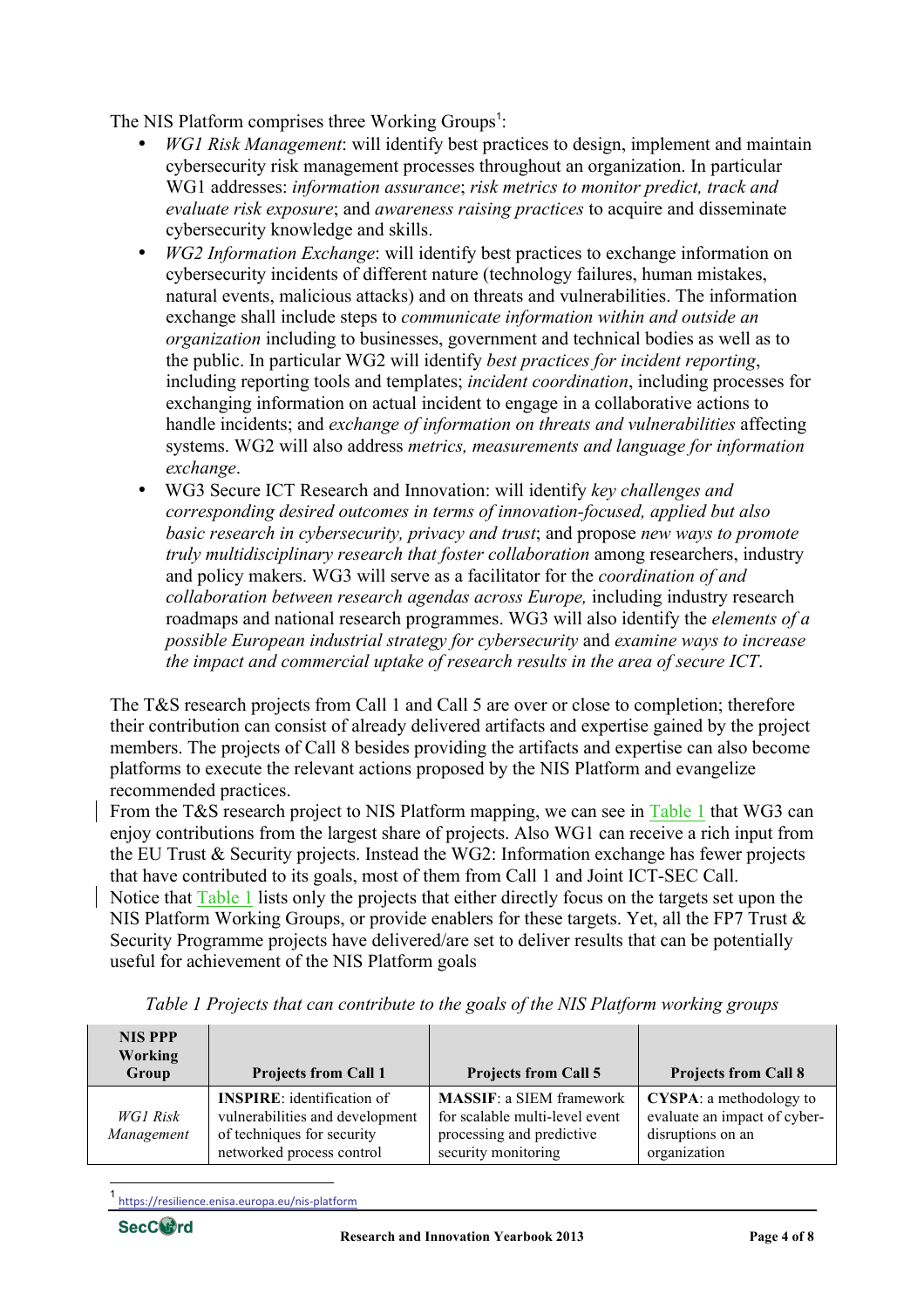|                                                            | systems<br><b>MASTER</b> : a system for<br>ensuring compliance with<br>regulations and policies by an<br>organization<br><b>MICIE:</b> an alerting system to<br>identify in real time and predict<br>the level of threats induced on a<br>critical infrastructure<br><b>VIKING:</b> estimation of security<br>risks and evaluation of<br>disruption consequences in<br><b>SCADA</b> networks                                                                                                                                                                                                                                                                                                                                                                                                                                                                                           | <b>NESSOS</b> : delivers new<br>curriculum for secure Future<br>Internet services and software<br>engineering<br>POSECCO: a framework for<br>enabling traceability between<br>requirements and system<br>configuration<br><b>SYSSEC</b> : delivers a new<br>cybersecurity curriculum and<br>promotes cybersecurity<br>education<br>VIS-SENSE: a visual<br>analytics technology for<br>identification and prediction<br>of abnormal behavior patterns<br>in network infrastructure | <b>MUSES</b> : a system to<br>enforce corporate security<br>policies and identify risky<br>employee behavior via<br>applying risk metrics<br><b>OPTET:</b> an approach to<br>enable provable<br>trustworthiness in socio-<br>technical systems<br><b>RASEN:</b> enhancements to<br>organizational risk<br>assessment, including legal<br>risk assessment<br>TRESPASS: a tool to<br>automate risk assessment for<br>organizational socio-<br>technical systems |
|------------------------------------------------------------|----------------------------------------------------------------------------------------------------------------------------------------------------------------------------------------------------------------------------------------------------------------------------------------------------------------------------------------------------------------------------------------------------------------------------------------------------------------------------------------------------------------------------------------------------------------------------------------------------------------------------------------------------------------------------------------------------------------------------------------------------------------------------------------------------------------------------------------------------------------------------------------|-----------------------------------------------------------------------------------------------------------------------------------------------------------------------------------------------------------------------------------------------------------------------------------------------------------------------------------------------------------------------------------------------------------------------------------------------------------------------------------|---------------------------------------------------------------------------------------------------------------------------------------------------------------------------------------------------------------------------------------------------------------------------------------------------------------------------------------------------------------------------------------------------------------------------------------------------------------|
| WG <sub>2</sub><br>Information<br>Exchange                 | <b>CONSEQUENCE:</b> a scalable,<br>secure and resilient<br>infrastructure for data sharing<br>across multiple organizations<br>FORWARD: a cross-EU<br>platform for monitoring of<br>threat landscape evolution<br><b>MICIE:</b> an alerting system to<br>identify in real time the level of<br>possible threats induced on a<br>critical infrastructure and notify<br>the authorities<br>PEACE: an emergency<br>management framework for<br>establishing a secure and<br>reliable communication in<br>critical situations<br>SECURESCM: protocols and<br>tools to secure computation on<br>shared data<br>TAS3: a trusted service<br>architecture to manage and<br>process distributed sensitive<br>information<br>SHIELDS: a software security<br>vulnerabilities repository<br><b>WOMBAT:</b> a repository of<br>cyberthreats and methodologies<br>for threat detection and analysis | <b>SYSSEC:</b> works on<br>identification of the Future<br>Internet vulnerabilities                                                                                                                                                                                                                                                                                                                                                                                               | ACDC: a EU cyber-defence<br>centre for analysis of<br>analysis of botnets and<br>identification of<br>countermeasures against<br>them                                                                                                                                                                                                                                                                                                                         |
| <b>WG3</b> Secure<br><b>ICT</b> Research<br>and Innovation | <b>FORWARD:</b> coordination of<br>working groups of experts in<br>cyberthreats<br><b>INCO-TRUST:</b> coordination of<br>research agendas, and fostering<br>collaboration in the area of<br>trustworthy, secure and<br>dependable ICT<br><b>PARSIFAL:</b> coordination of<br>research activities in critical<br>finance infrastructure protection<br><b>THINKTRUST:</b> collection and<br>analysis of technical and non-<br>technical requirements of end-                                                                                                                                                                                                                                                                                                                                                                                                                             | <b>ACTOR:</b> supports the Trust<br>in Digital Life consortium in<br>support of the Strategic<br>Research Agenda for Europe<br><b>BIC:</b> coordination of the EU<br>research in trustworthy ICT<br>and alignment of the EU<br>vision with research<br>programmes in Brazil, India<br>and South Africa<br><b>EFFECTS+:</b> coordination<br>and clustering of the FP7<br>Trust & Security R&D<br>projects and development of                                                       | <b>CIRRUS</b> : a consortium<br>encompassing different<br>stakeholders for best<br>practices in cloud security<br><b>CYSPA</b> : an association for<br>analysis and prevention of<br>cyber-disruptions and<br>development of an<br>integrated EU strategy for<br>protection of cyberspace.<br>FIRE: coordination of the<br><b>EU Trustworthy ICT</b><br>research, understanding<br>avenues for its exploitation                                               |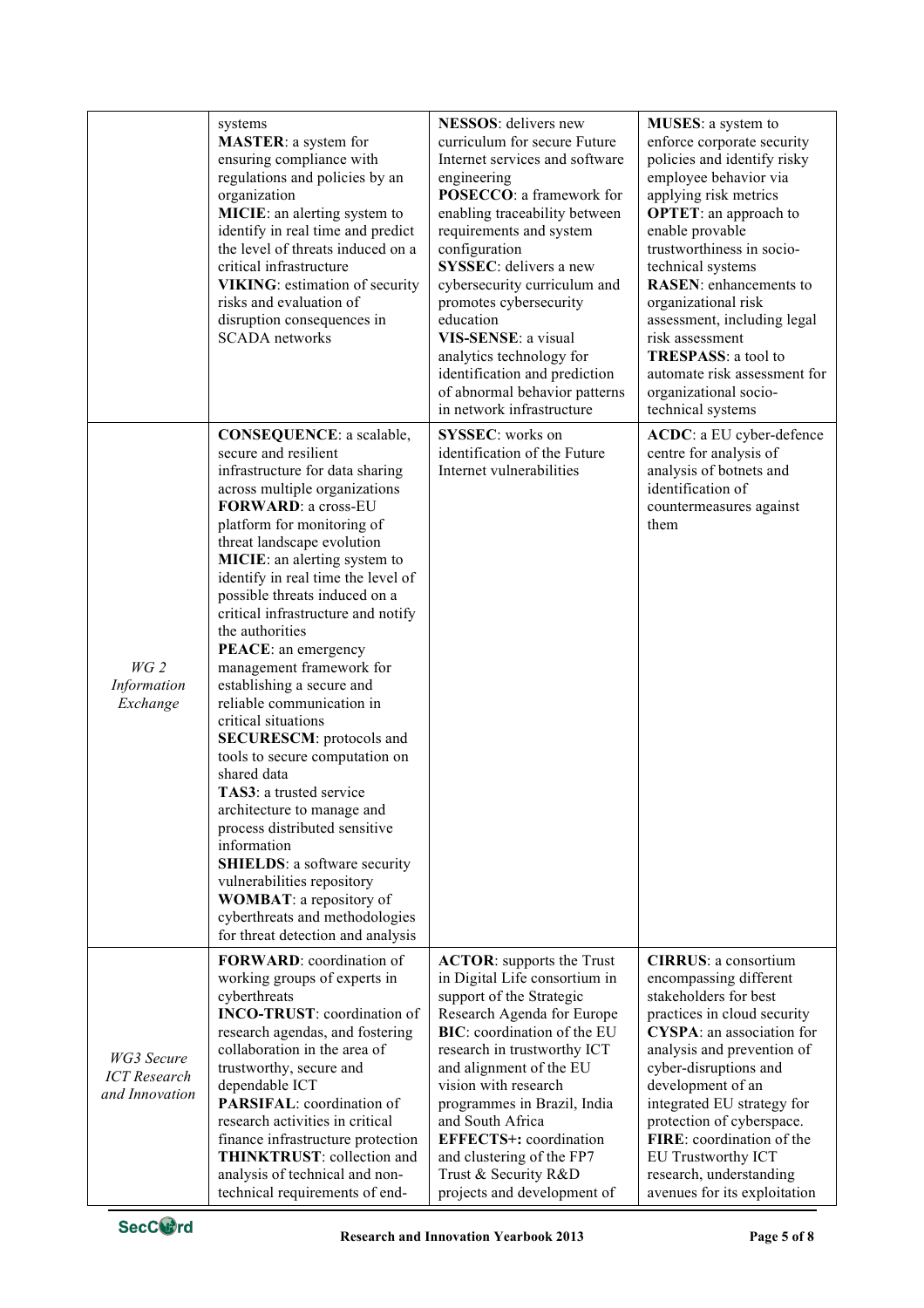| consumers in the area of secure,<br>trustworthy and dependable ICT | future research directions<br><b>NESSOS</b> : a Network of<br>Excellence in the services and<br>systems security engineering<br>that coordinates activities in<br>this area<br><b>SYSSEC</b> : a Network of<br>Excellence in the Systems<br>Security domain that creates a<br>research roadmap in this area | and development of<br>roadmaps in key sub-areas<br><b>SECCORD:</b> coordination<br>and clustering of the EU<br>Trust & Security projects,<br>and providing an outlook on<br>the emerging T&S issues<br><b>STREWS:</b> a roadmap for<br>future research and<br>standardization for Web<br>security |
|--------------------------------------------------------------------|-------------------------------------------------------------------------------------------------------------------------------------------------------------------------------------------------------------------------------------------------------------------------------------------------------------|---------------------------------------------------------------------------------------------------------------------------------------------------------------------------------------------------------------------------------------------------------------------------------------------------|
|--------------------------------------------------------------------|-------------------------------------------------------------------------------------------------------------------------------------------------------------------------------------------------------------------------------------------------------------------------------------------------------------|---------------------------------------------------------------------------------------------------------------------------------------------------------------------------------------------------------------------------------------------------------------------------------------------------|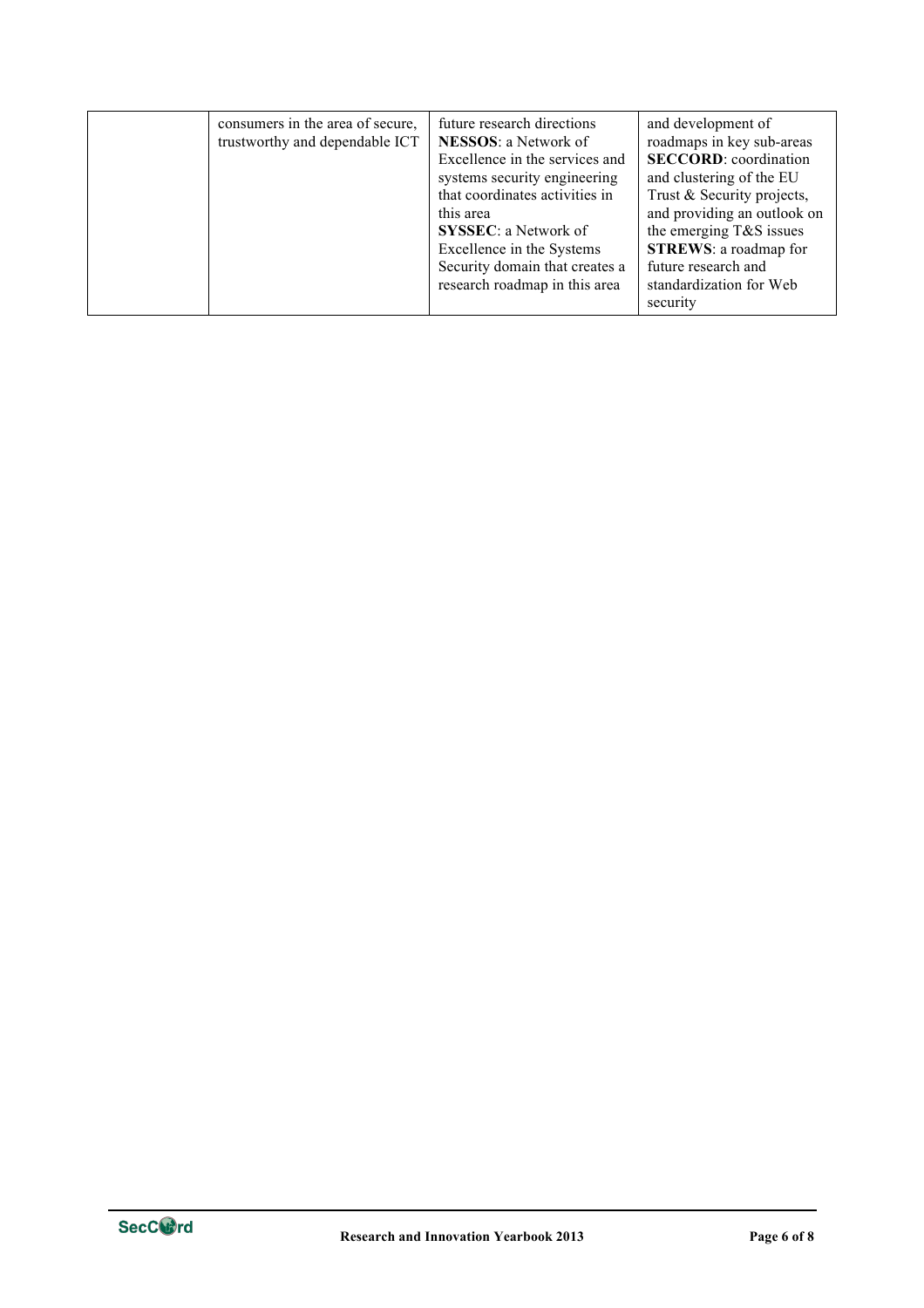# **Status of the ICT Security Domain in EU**

In this section we report the results of the interviews of project leaders of the Call 5 and Call 8 projects. We have asked the project leaders to identify the market acceptance gaps for their technology, and also to highlight potential strengths and weaknesses of the EU ICT security market. In this section we report the notable findings regarding weak spots of the EU ICT security landscape, specifically weaknesses of the EU projects, and how these can be overcome.

## **EU R&D Projects' Weaknesses**

The projects often **do not execute market studies for their technologies and do not take costs into account** to ensure acceptance of their technology. The business model says security must also be economically viable, or at least have chances to become economically viable.

Often there is **a gap between research results and industry acceptance** and the problem of maturity of technology. Many outstanding research results have not been brought to industry, sometimes due to the usability issues. This could be to be taken into account by **putting more effort and rigour into the validation activities** executed in the projects. This will consume efforts from research, but may prove better for industry acceptance.

However, it may be **difficult for projects to plan validation and exploitation activities well ahead** of actually solving the research problems; moreover because writing a successful proposal requires to promise a lot of exploitation activities that might turn not to be viable in the end. This may be addressed by **introducing two project types**: one for basic research with a focus on innovation and problem solving, another with shorter time line and smaller group of partners to execute validation and exploitation of already produced results (e.g. through pilots and user trials).

Several project leaders have noted that the EU technology often appears when it is too late and the market is already taken by some other non-EU solutions. They have proposed to tackle this by **fostering disruptive innovation**. As an instrument, some projects can be launched that would focus not on improving existing technologies and tools, but on something completely new.

Another aspect mentioned concerns industrial participants of the projects. Typically research units of a company face the challenge that their product units typically are interested in shorter time horizons (1-2 years) than research units can offer (3 years from the project start plus some time for technology maturity). An option here is to **encourage industry partners to develop and demonstrate project results** in their products (e.g. by dedicated exploitation projects discussed above).

Often after the end of the project the technology is not maintained (people involved have changed job, no funding available, etc.). Some of the interviewees have suggested **a dedicated demonstration platform under the umbrella of the European Commission to provide support for technology** after the project lifetime.

As we have discovered, for the projects in Call 1 some websites are already not maintained and it may become difficult to discover the project contributions. An option to solve this problem might be **a centralized repository for public deliverables** (e.g. the Open Access framework or the CSP Forum (SecCord) website<sup>2</sup>). Notice that some active projects even do not publish on their websites all public deliverables. We suggest that it becomes obligatory to publish all public deliverables and maintain them accessible even after the project is finished.

 $\overline{a}$ 

<sup>2</sup> https://www.cspforum.eu/projects